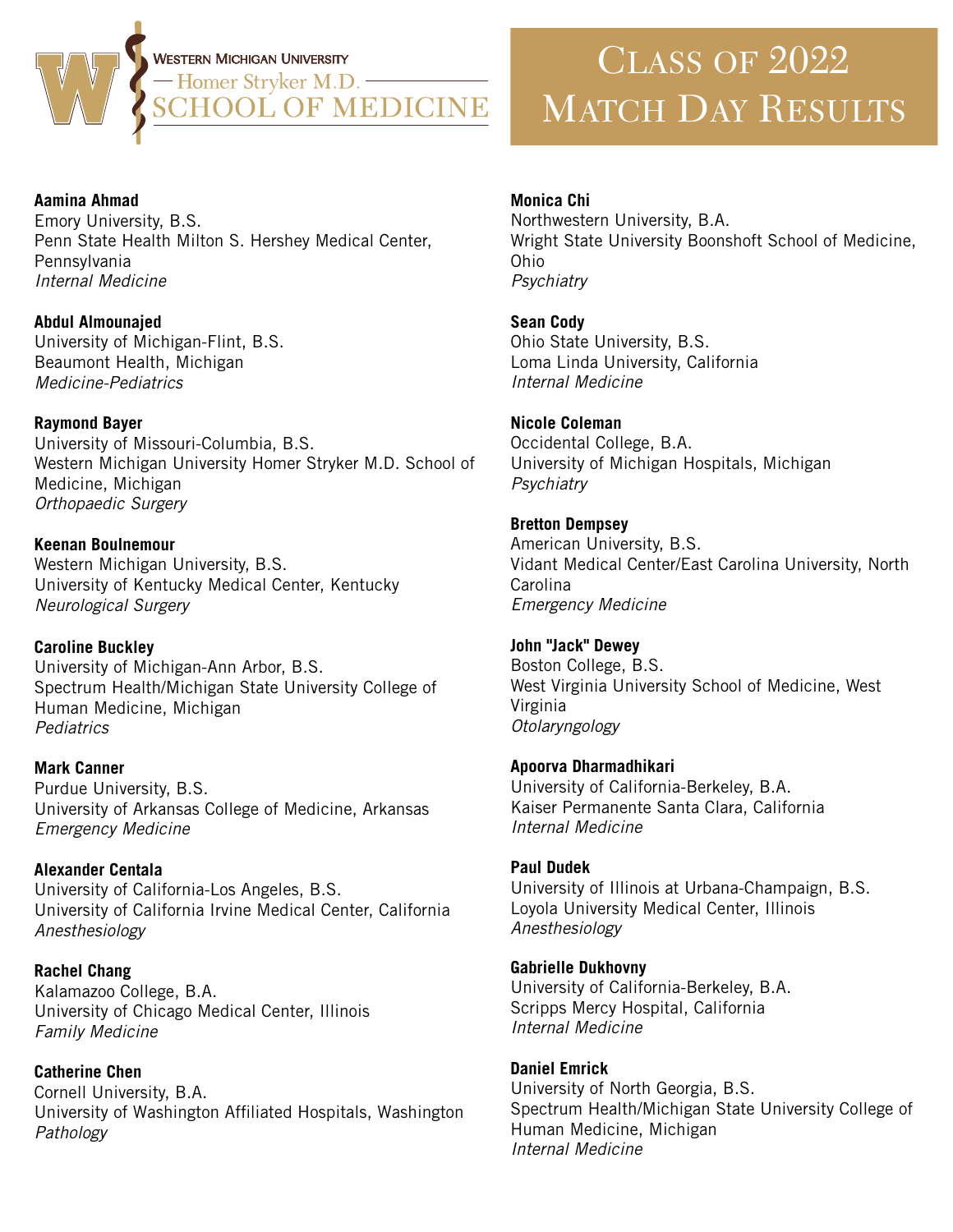## **Casey Fealko**

University of Michigan-Ann Arbor, B.S., B.B.A. University of Michigan Hospitals, Michigan *Internal Medicine*

# **Natalie Finazzo**

Western Michigan University, B.S. Beaumont Health, Michigan *Anesthesiology*

# **Benedict "John" Frederick**

Reed College, B.A. St. Mary Mercy Hospital, Michigan *Psychiatry*

# **Davis Gerew**

University of Illinois at Urbana-Champaign, B.S. Carle Foundation Hospital, Illinois *Psychiatry*

# **Matthew Gray**

Queen's University at Kingston, B.S. Match Result Pending *Participating in Canadian Match*

# **Lisa Gustafson**

University of Michigan-Ann Arbor, B.S. Amita St. Francis Hospital, Illinois *Obstetrics and Gynecology*

# **Natasha Haris**

University of California-Los Angeles, B.S. Kaiser Permanente Santa Clara, California *Internal Medicine*

# **Patrick Hilaire**

New Jersey Institute of Technology, B.S. William Beaumont Army Medical Center, Texas *Internal Medicine*

# **Arlene Ho**

University of California-Irvine, B.A., B.S. Loma Linda University, California *Medicine-Pediatrics*

## **Sarah Jo Hogenson**

Colorado State University, B.S. North Colorado Medical Center, Colorado *Family Medicine*

# **Khadijah Hussain**

University of Michigan-Ann Arbor, B.S. Scripps Mercy Hospital, California *Internal Medicine*

# **Eun Jung Im**

University of Southern California, B.A. University of Southern California, California *Pediatrics*

# **Jordan Jabara**

Kalamazoo College, B.A. Oakland University William Beaumont School of Medicine, Michigan *Ophthalmology*

## **Andy Jan**

University of California-Berkeley, B.A. Henry Ford Hospital, Michigan *Psychiatry*

## **Anna John**

University of Michigan-Ann Arbor, B.S.E. Baylor College of Medicine, Texas *Pediatrics*

## **Steven Jones**

Brigham Young University, B.S. Beaumont Health, Michigan *Diagnostic Radiology* 

## **Ricardo Kaempfen**

Colorado State University, B.S. Detroit Medical Center/Wayne State University School of Medicine, Michigan *General Surgery - Preliminary*

#### **Jacob Lautze**  University of Oregon, B.S. Wright State University Boonshoft School of Medicine, Ohio *Internal Medicine*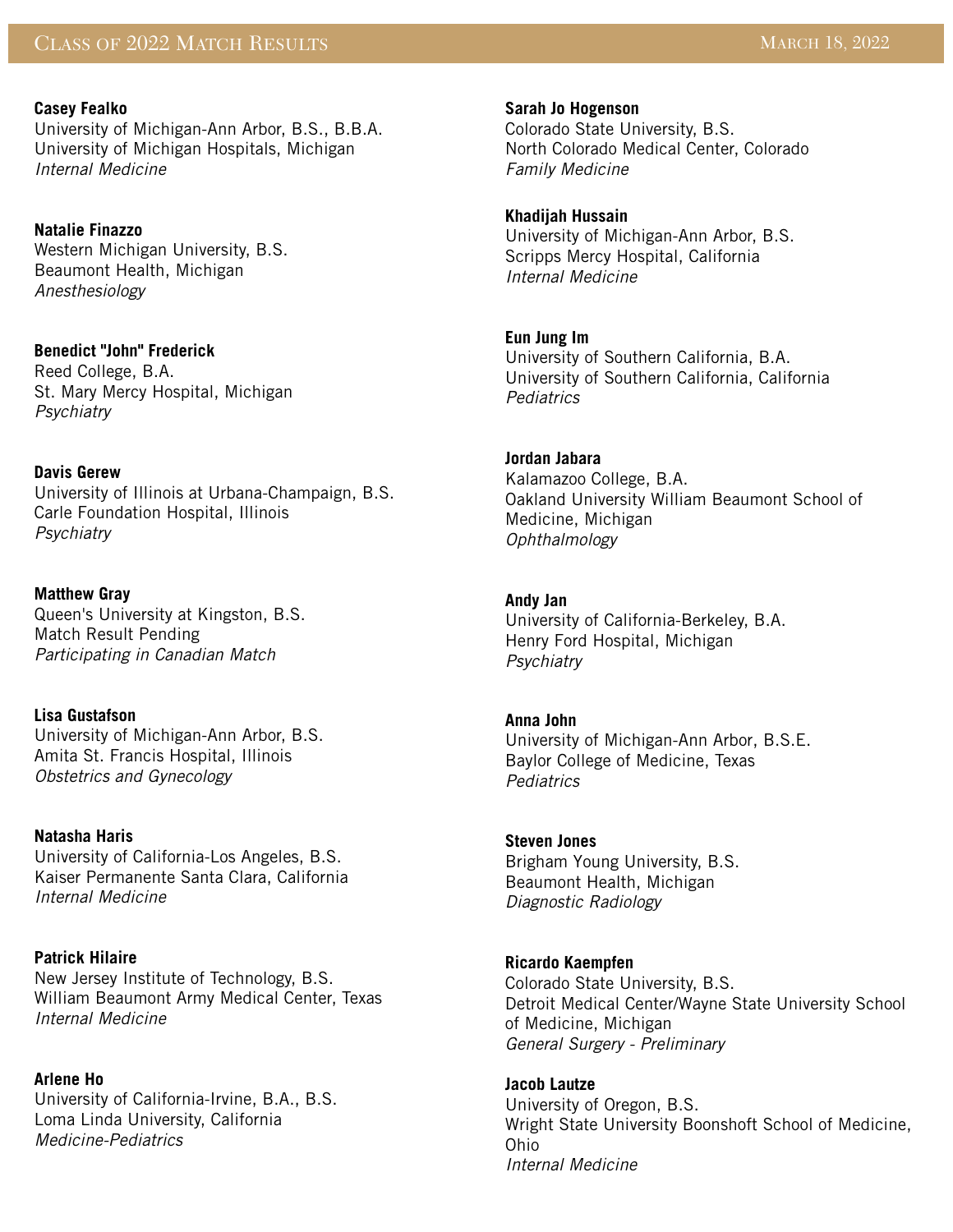# CLASS OF 2022 MATCH RESULTS MARCH 18, 2022

**Donghoon "David" Lee** University of Notre Dame, B.S. Albany Medical Center, New York *General Surgery - Preliminary*

**Nicole Lee** University of Chicago, B.A. University of North Dakota School of Medicine, North Dakota *General Surgery*

**Gordon Liu** Kalamazoo College, B.A. Spectrum Health/Michigan State University College of Human Medicine, Michigan *General Surgery*

# **Winnie Long**

Washington University-St. Louis, B.A. Brooklyn Hospital Center, New York *General Surgery*

**Maria Magidenko** Williams College, B.A. Westchester Medical Center, New York *Obstetrics and Gynecology - Preliminary*

**Dashmeet Maharaj** Boston University, B.A. UCSF Fresno, California *Internal Medicine*

**Ryan Maziarz** The University of Arizona, B.A. Arizona State University, B.S. Mercy Health, Michigan *Family Medicine*

**Aditya Mehta** University of California-San Diego, B.S. Harbor-UCLA Medical Center, California *Internal Medicine*

**Daniel Micheli** University of California-Santa Barbara, B.S. University of California Irvine Medical Center, California *Internal Medicine - Preliminary* UC San Diego Medical Center, California *Neurology*

## **Ernest Morton**

Central Michigan University, B.S. Emory University School of Medicine, Georgia *Urology*

**Drew Moss**

University of Michigan-Ann Arbor, B.S. Mount Sinai Morningside-West, New York *Internal Medicine*

**Trong-Tuong Nguyen**

University of California-Berkeley, B.S. Olive View-UCLA Medical Center, California *Internal Medicine*

## **Annika Nuler**

Adrian College, B.A. UMass Chan Medical School-Baystate, Massachusetts *General Surgery*

## **Elaine Oldford**

Chapman University, B.S. University of Southern California, California *Internal Medicine*

#### **Ann O'Neill**

University of Michigan-Ann Arbor, B.A. Loyola University Medical Center, Illinois *Internal Medicine*

#### **Jeanne Oord**

Covenant College-Lookout Mountain, B.A. University of North Carolina Hospitals, North Carolina *Psychiatry*

#### **Sonia Parikh**

University of Michigan-Ann Arbor, B.S. Medical College of Wisconsin Affiliated Hospitals, Wisconsin *Pediatrics*

#### **Melissa Pellman**

University of Puget Sound, B.S. University of Colorado School of Medicine, Colorado *General Surgery - Preliminary*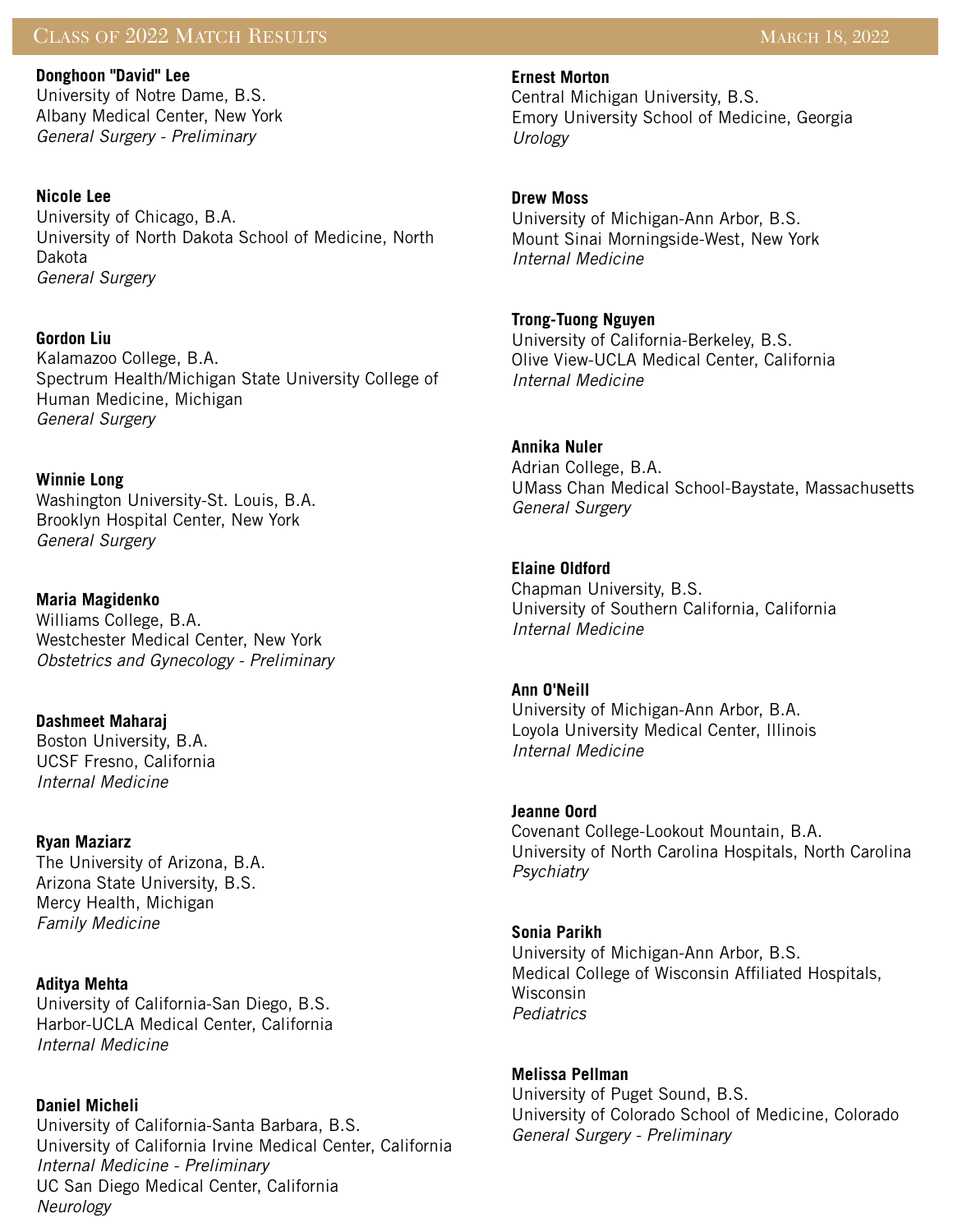# CLASS OF 2022 MATCH RESULTS AND LOCAL CLASS OF 2022 MARCH 18, 2022

**Jacob Poliskey** Alma College, B.S. Beaumont Health, Michigan *Diagnostic Radiology* 

#### **Rebecca Reardon-Lochbaum**

University of North Carolina-Chapel Hill, B.A. St. Elizabeth's Medical Center, Massachusetts *General Surgery - Preliminary*

#### **Dustin Rowland**

University of Michigan-Ann Arbor, B.S. University of Michigan Hospitals, Michigan *Psychiatry*

#### **Megan Sandberg**

Minnesota State University-Mankato, B.S. University of Minnesota Medical School-Duluth, Minnesota *Family Medicine*

#### **Kelsy Schultz**

Miami University, B.A. Western Michigan University Homer Stryker M.D. School of Medicine, Michigan *Obstetrics and Gynecology*

#### **Madeline Sebastian**

Loyola University-Chicago, B.S. Detroit Medical Center/Wayne State University School of Medicine, Michigan *General Surgery*

#### **Harrison Seltzer**

University of Michigan-Ann Arbor, B.S. University of Central Florida/HCA Healthcare GME, Florida *Orthopaedic Surgery*

**Gina Shoemaker** Oakland University, B.S. Beaumont Health, Michigan *Family Medicine*

## **Matthew Sierra** Iowa State University, B.S.

Beaumont Health, Michigan *Diagnostic Radiology*

#### **Sorabh Singhal**

University of Wisconsin-Madison, B.S. University of Colorado School of Medicine, Colorado *Psychiatry/Research*

#### **Nathan Sklar**

Cornell University, B.A. Medical College of Georgia, Georgia *Psychiatry*

## **Kendall Smith**

Miami University, B.A. Loma Linda University, California *Emergency Medicine*

#### **Sarah Smith**

Kalamazoo College, B.A. Spectrum Health/Michigan State University College of Human Medicine, Michigan *Internal Medicine*

#### **Jack Stover**

University of Michigan-Ann Arbor, B.S. Kaiser Permanente Santa Clara Medical Center, California *Internal Medicine*

#### **Kelsey Suggs**

Stanford University, B.A. Western Michigan University Homer Stryker M.D. School of Medicine, Michigan *Orthopaedic Surgery*

## **Emma Swayze**

Boston College, B.S. University of Tennessee Health Science Center, Tennessee Obstetrics and Gynecology